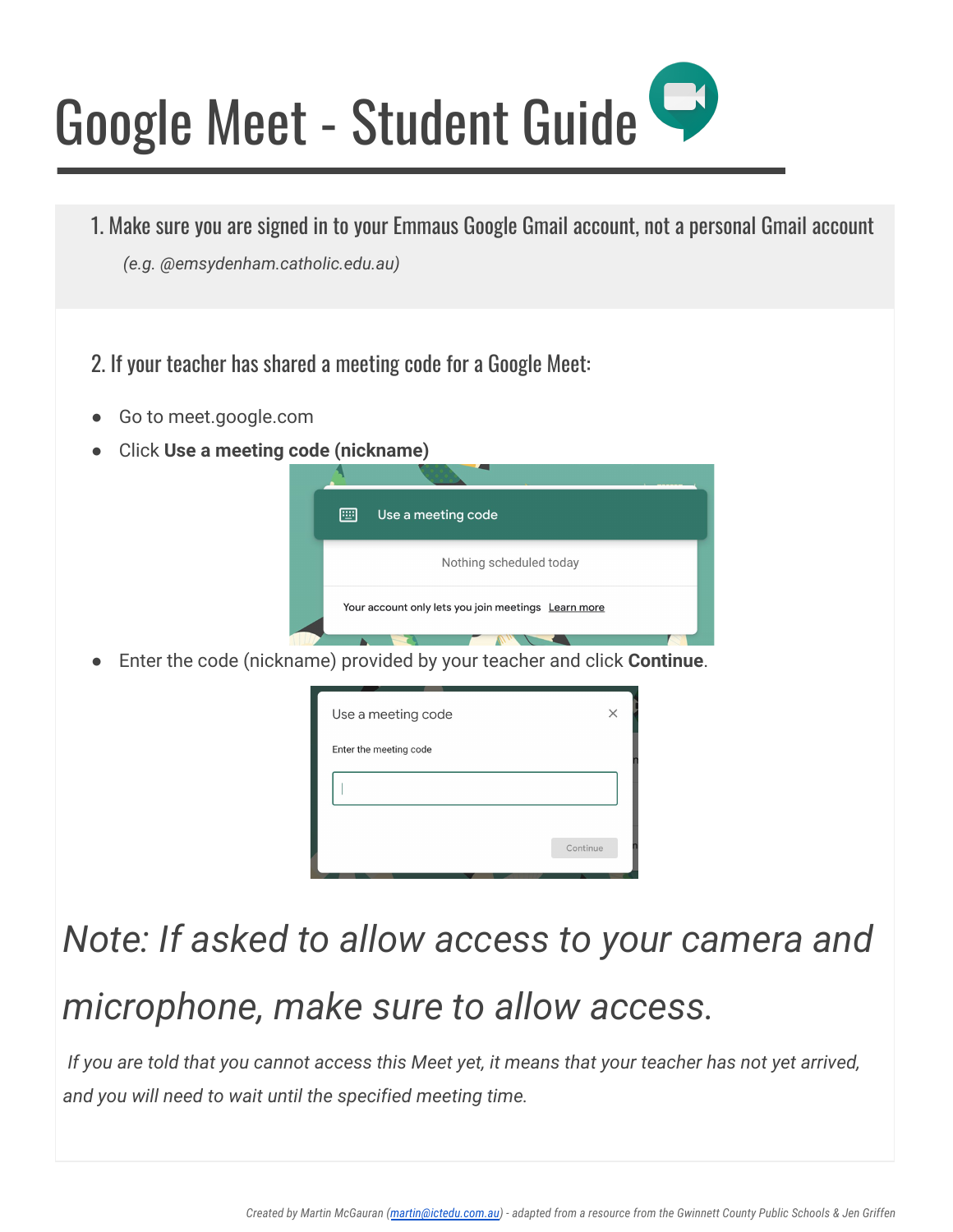#### 3. Prepare to enter the Meet

- Ensure you're ready for learning.
- Plug in headphones (if you have them)
- Make sure the background of your video is suitable
- Tell family members that you're joining a video call
- Click your microphone so it turns red (muted)



#### 4. Participate in the Meet session

- **Mute/UnMute**
	- Click on the microphone button at the bottom of the screen to *unmute* your microphone if you are asked to speak.
- Camera on/off
	- You can also *turn your camera on and off* with the camera icon. Turning your video off helps with bandwidth if you find your connection is choppy.
- Leave the Meet:
	- The red phone icon is to *leave* the Meet.

 $\Box$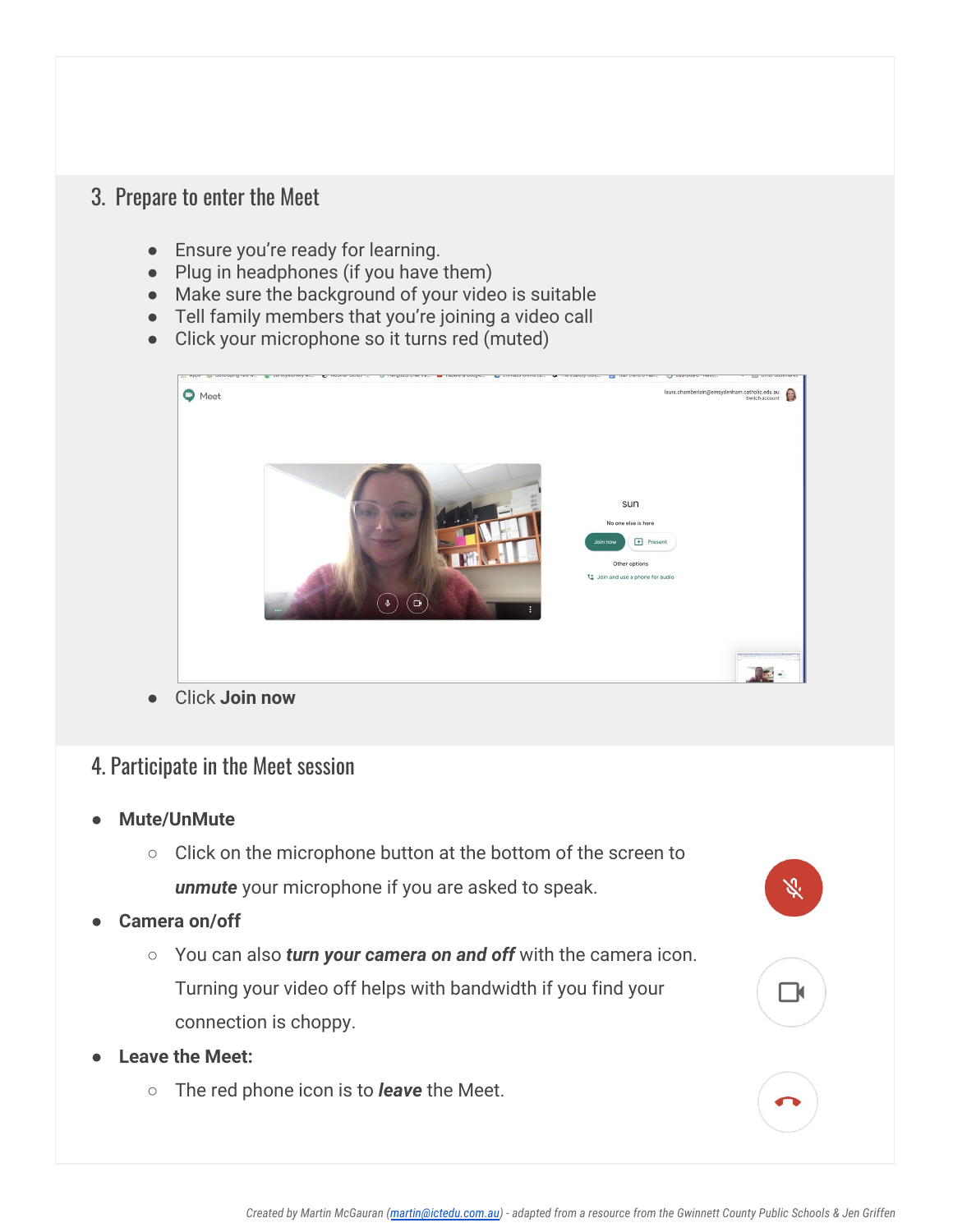| <b>Chat</b><br>$\bigcirc$ | Click the <b>Chat</b> icon to open the chat window<br>(click it again to hide). This is where you can ask<br>and answer questions. Links to resources might<br>also be shared here. | $2$ People (1)<br>Chat<br>You 6:20 PM<br>Please be sure you check out the resources:<br>https://docs.google.com/presentation/d/1DNL<br>hJaEzH-MaCjnScbJh-<br>ARKUapixrKyAdQkerjQUmw/edit#slide=id.g72<br>610fc61a_121_0 |  |
|---------------------------|-------------------------------------------------------------------------------------------------------------------------------------------------------------------------------------|-------------------------------------------------------------------------------------------------------------------------------------------------------------------------------------------------------------------------|--|
| <b>Captions</b>           |                                                                                                                                                                                     |                                                                                                                                                                                                                         |  |
| $\bigcirc$                | Turn on <b>captions</b> to make spoken words in                                                                                                                                     | the<br>People (1)<br>Chat                                                                                                                                                                                               |  |
|                           | session appear on the screen.                                                                                                                                                       |                                                                                                                                                                                                                         |  |
|                           |                                                                                                                                                                                     | You 6:20 PM<br>Please be sure you check out the resources:                                                                                                                                                              |  |
|                           |                                                                                                                                                                                     | https://docs.google.com/presentation/d/1DNL<br>hJaEzH-MaCjnScbJh-                                                                                                                                                       |  |
|                           |                                                                                                                                                                                     | ARKUapixrKyAdQkerjQUmw/edit#slide=id.g72<br>610fc61a_121_0                                                                                                                                                              |  |
|                           | $c$ c<br>Turn on captions                                                                                                                                                           | $\ddot{\phantom{1}}$<br>Present now                                                                                                                                                                                     |  |
|                           | <b>Present Your Screen:</b>                                                                                                                                                         |                                                                                                                                                                                                                         |  |
| $\bigcirc$                | If you need to show your screen, click the Present now icon and then select Your<br>entire screen.                                                                                  |                                                                                                                                                                                                                         |  |
|                           |                                                                                                                                                                                     | Present<br>Your entire screen<br>A window                                                                                                                                                                               |  |

 $\boxed{\textcolor{red}{\uparrow}}$ 

Present now

 $\vdots$ 

 $\boxed{\text{cc}}$ 

Turn on captions

 $\left( \begin{array}{c} \square \end{array} \right)$ 

 $\sqrt{2}$ 

 $(\bullet)$